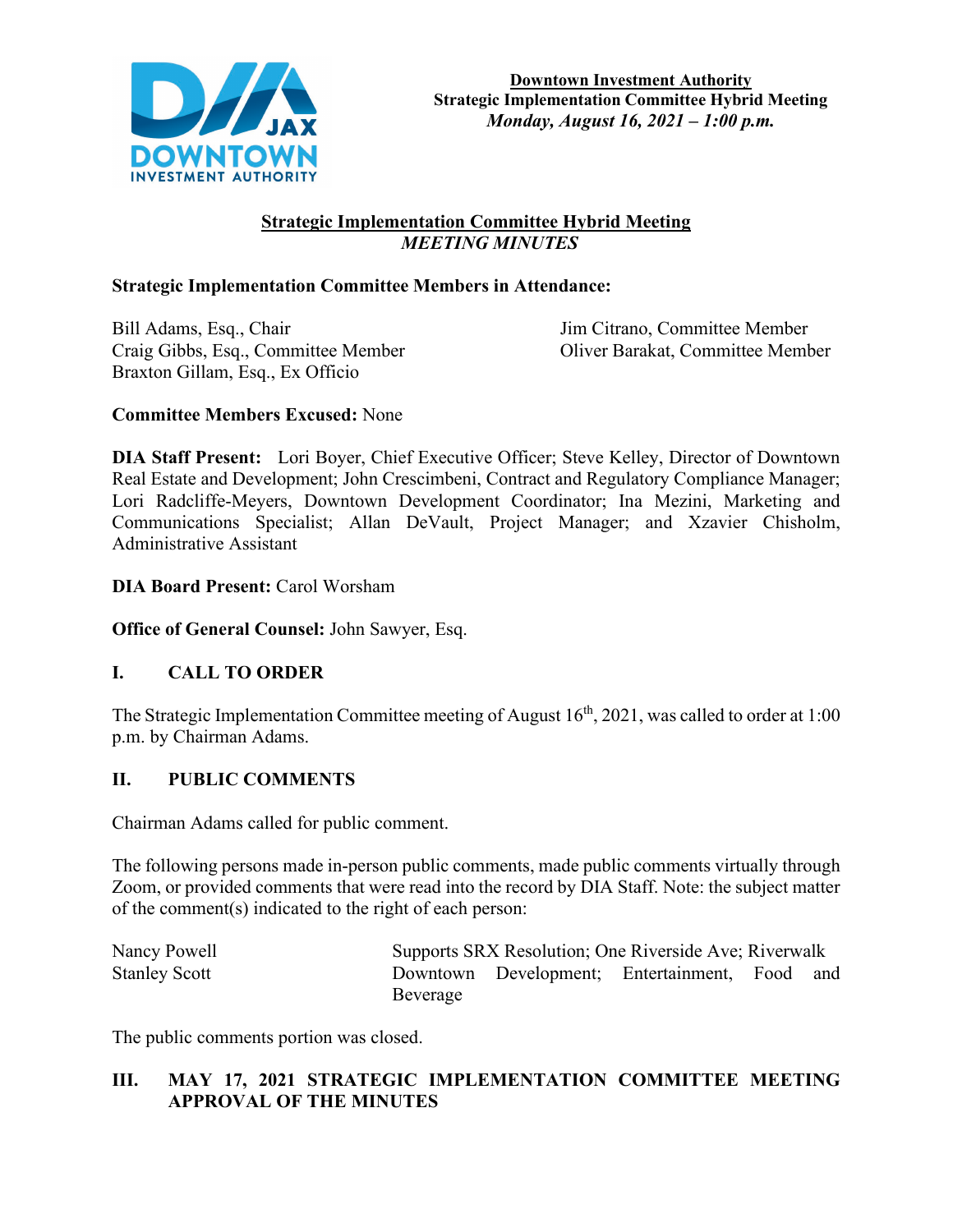Downtown Investment Authority Strategic Implementation Committee Meeting, August 16, 2021 Page 2 of 8

Having called for corrections or other edits by his fellow committee members and after receiving none, Chairman Adams asked for a motion and second on the item.

**Motion**: Committee Member Gibbs moved to approve the minutes as presented **Seconded:** Committee Member Citrano seconded the motion

Seeing no comments, Chairman Adams called for a vote.

**Vote: Aye: 5 Nay: 0 Abstain: 0**

#### **THE MOTION PASSED UNANIMOUSLY 5-0-0**

#### **IV. RESOLUTION 2021-08-01: MORRIS**

**A RESOLUTION OF THE DOWNTOWN INVESTMENT AUTHORITY APPROVING THE TERMS AND CONDITIONS, AS MORE FULLY IDENTIFIED IN EXHIBIT A, FOR THE REDEVELOPMENT OF DUVAL COUNTY TAX PARCEL NUMBER 088967 0000 ("PROPERTY") BY FUQUA DEVELOPMENT, LLC ("DEVELOPER"), INCLUDING THE APPROVAL OF A MULTI-FAMILY RECAPTURED ENHANCED VALUE GRANT ("RESIDENTIAL REV GRANT"); APPROVAL OF A RETAIL RECAPTURED ENHANCED VALUE GRANT ("RETAIL REV GRANT"); APPROVAL OF A MIXED-USE RECAPTURED ENHANCED VALUE GRANT ("MIXED-USE REV GRANT"); APPROVAL OF A COMPLETION GRANT; AUTHORIZING THE CHIEF EXECUTIVE OFFICER (THE "CEO") TO NEGOTIATE A REDEVELOPMENT AGREEMENT PURSUANT TO EXHIBIT A TERMS AND CONDITIONS; RECOMMENDING THAT CITY COUNCIL APPROVE A REDEVELOPMENT AGREEMENT PURSUANT TO EXHIBIT A, TERMS AND CONDITIONS; RECOMMENDING THAT CITY COUNCIL VACATE APPROXIMATELY 0.12 ACRE OF RIGHT-OF-WAY AND 0.12 ACRE OF DRAINAGE EASEMENT ("EASEMENT"); RECOMMENDING THAT CITY COUNCIL APPROVE THE PURCHASE OF APPROXIMATELY 4.6 ACRES OF UPLAND AND SUBMERGED LANDS FOR \$6,040,680 TO FACILITATE WIDENING AND RELOCATION OF MCCOYS CREEK AND CREATION OF A NEW CITY PARK; AUTHORIZING ITS CHIEF EXECUTIVE OFFICER TO TAKE ALL NECESSARY ACTION TO EFFECTUATE THE PURPOSES OF THIS RESOLUTION, INCLUDING BUT NOT LIMITED TO THE FILING OF LEGISLATION AND EXECUTION OF A REDEVELOPMENT AGREEMENT, PURCHASE AND SALE AGREEMENT, OR THEIR FUNCTIONAL EQUIVALENTS; PROVIDING FOR AN EFFECTIVE DATE.**

Chairman Adams gave the floor to CEO Boyer to introduce Resolution 2021-08-01.

CEO Boyer provided an overview of the Resolution.

• Illustrations were provided to depict the property and orient the committee to the general area.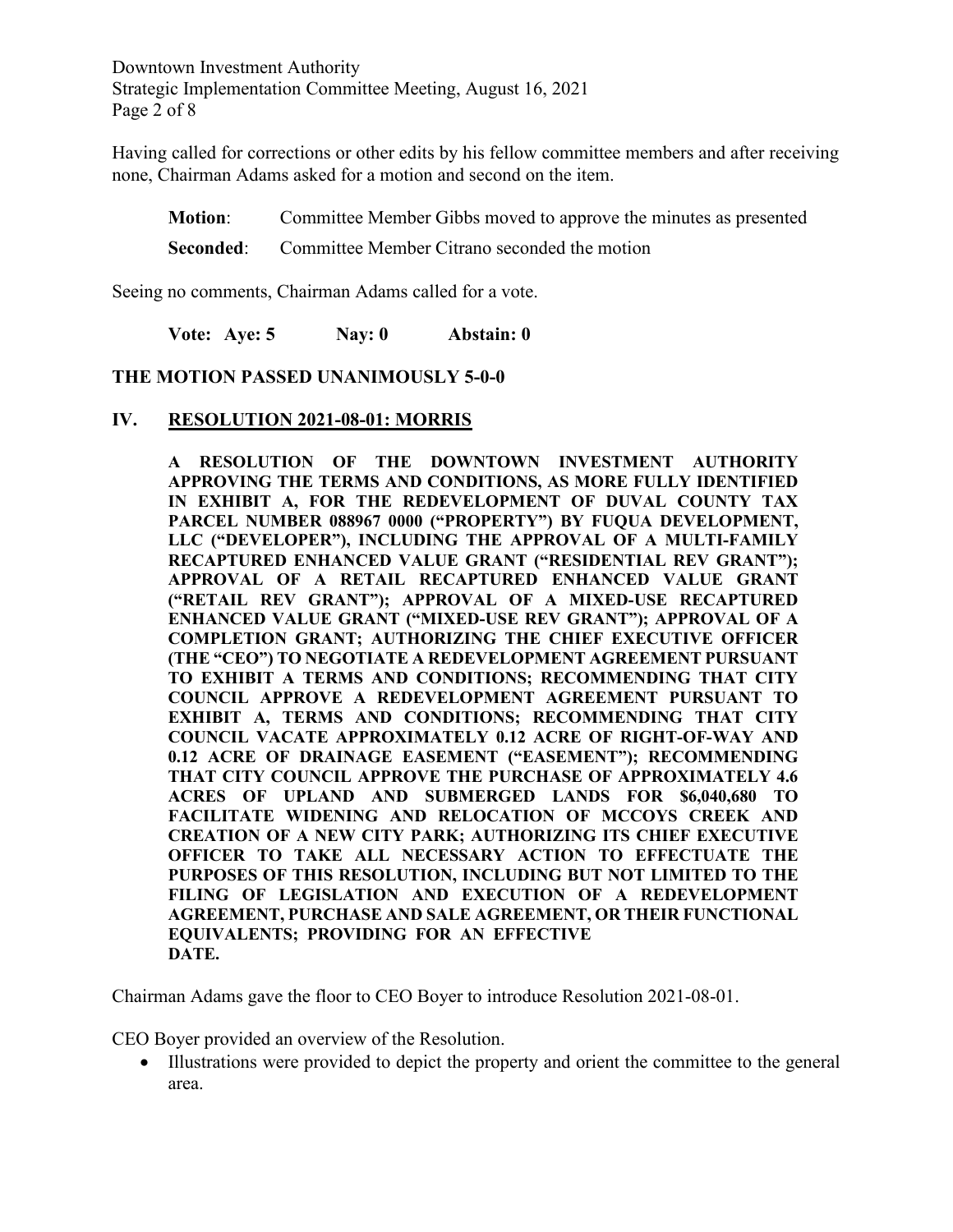Downtown Investment Authority Strategic Implementation Committee Meeting, August 16, 2021 Page 3 of 8

• Described the City's capital improvement project to restore McCoy's Creek and the option provided to the developer to include those predated funds as cost savings, resiliency, and creek restoration benefits.

Mr. Kelley provided an overview of the Resolution's Term Sheet and Staff Report.

- The parcel has been broken up into four different sections with the eastern most portion proposed for acquisition by the City of Jacksonville and the remaining western portions being broken into three individual development pads.
- The City holds right-of-way and a drainage easement on the westerly portion of the property.
- Additional commitments include retail, residential, and structured parking in Phase 1 as well as retail, residential, and parking in Phase 2.

Chairman Adams opened the floor for comment from the committee.

Committee Member Gibbs asked if the site was being taken down 3 ft below grade, in reference to demolition of the site. CEO Boyer responded that the pilings along the existing creek bed will be removed 3 ft below grade.

Committee Member Gibbs asked if the intent is to build a bulkhead at the new location. CEO Boyer responded that a portion of the bulkhead will overlap with the existing print facility, which has a basement. It has already been excavated substantially below surface soil level in that area making it easier for eventual creek installation.

CEO Boyer confirmed for Committee Member Citrano that the park area will be bought from the developer and not the current owner.

Committee Member Citrano asked what the timeline of the project is. Mr. Kelley responded that Phase 1 is expected to be completed by September 30, 2025, noting that there is a staggered commencement date between the residential and retail components. Phase 2's commencement date is triggered by the City's completion of the McCoy's Creek relocation capital improvement project. Public Works expects to have permitting complete within a year followed by construction which would take 18 months.

Committee Member Citrano stated for the record that he has filed a Form 8B.

Chairman Adams asked if the City is getting a new public park with the project. CEO Boyer confirmed.

Chairman Adams asked if the [pedestrian] ramp that crosses over the railroad and leads into corkscrew park is being removed. CEO Boyer responded that at the moment there is no design requirement to have the ramp removed.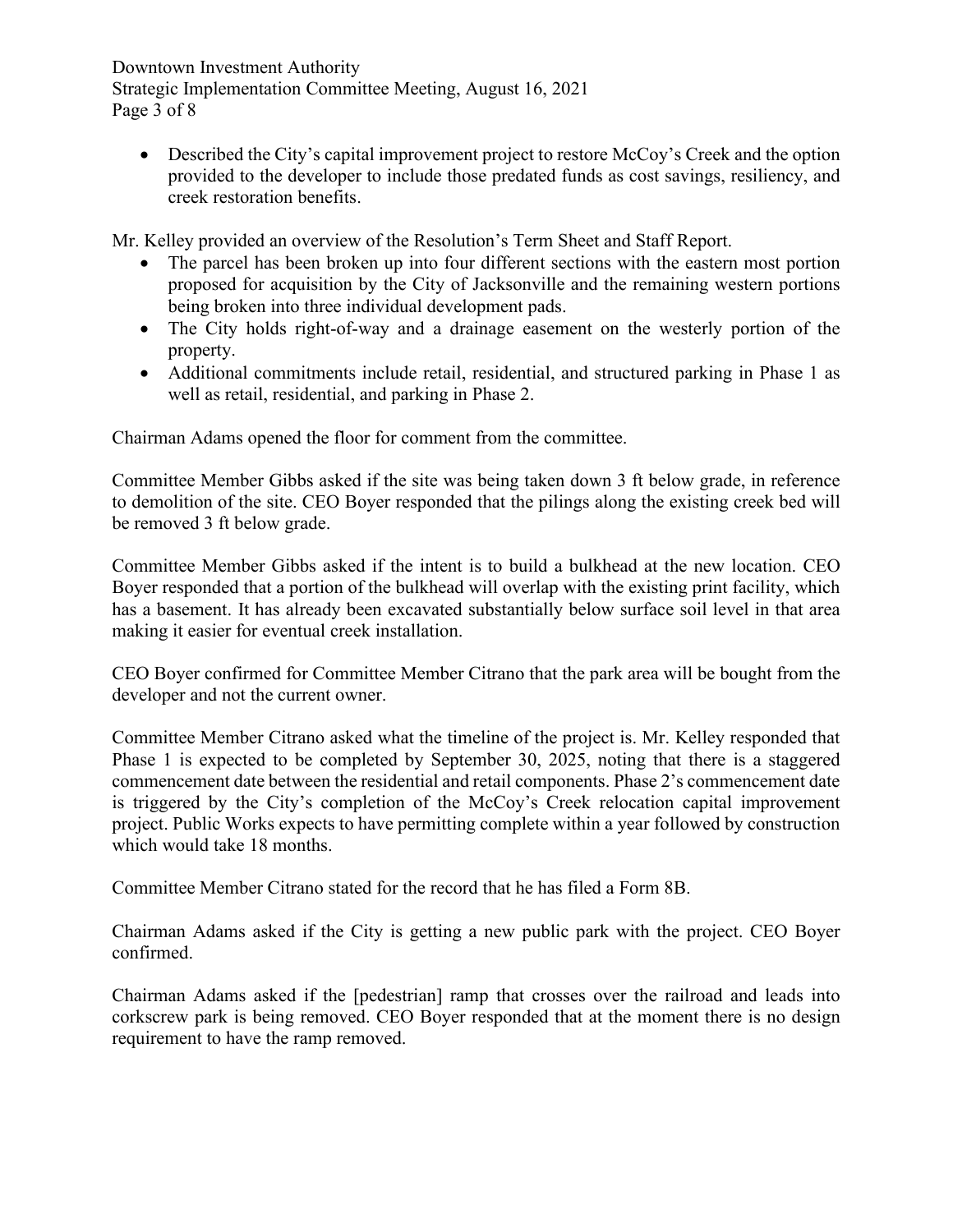Downtown Investment Authority Strategic Implementation Committee Meeting, August 16, 2021 Page 4 of 8

Chairman Adams asked if the current location of McCoy's Creek will impact the construction of the grocer or residential components in Phase 1. CEO Boyer responded that the construction is far enough from the creek's current location that it will not have an impact.

Chairman Adams asked if there has been any discussion regarding budgeting for the maintenance or improvement of the park. CEO Boyer responded that there has not been any discussion on the use of the park beyond the green space and creek edge. The DuPont study envisions an integrated park system along the waterfront that will be useful if the project is approved.

Committee Member Gillam asked if the property valuation came from the appraiser's office. CEO Boyer responded that an appraisal of the entire site was performed for highest and best use which resulted in a \$60/sf valuation. Committee Member Gillam asked DIA staff if they know what the developer is paying for the property. Mr. Kelley responded that they do not know the developer's purchase price.

Committee Member Gillam expressed that the Board needs to ensure that the public has access to the Riverwalk. He also noted that it would be a good location for Launch J.

Mr. Steve Diebenow stated that the developer's purchasing price for the property is in line with other prices that have been paid in other locations around downtown. Adding that, they believe the valuation of the property is fair.

Committee Member Barakat asked if there is public parking incorporated into the project plans. CEO Boyer responded that public parking is envisioned to be on May St with the grocer and retail having additional parking.

Committee Member Barakat asked if the DIA is requiring a Use Agreement for the grocer. CEO Boyer responded that the developer has indicated that it will be a grocer and there is a minimum square footage requirement laid out in the term sheet for the developer to be eligible for the REV grant. If the developer does not construct a grocer, they will not receive the REV grant. Furthermore, the developer's Pro Forma is based on the construction costs of a grocer.

Committee Member Barakat asked what the developer's position is regarding retail [restaurant]. CEO Boyer responded that Phase 1 retail is encouraged in the term sheet on the first floor of the riverfront residential component, but that it is not required. Committee Member Barakat asked if the incentives were increased, would the developer consider a riverfront retail [restaurant] requirement. Mr. Diebenow responded that it's too early in the process for the developer to make any commitments but that they are contemplating activating the riverfront and other retail or restaurant enhancements. Committee Member Barakat asked Mr. Diebenow to consider retail restaurants along riverside avenue as well as the waterfront.

Mr. Diebenow proposed the following changes:

1. On page 6, subsection c., adding language that states "subject to verification by staff" regarding the 50 percent or less requirement.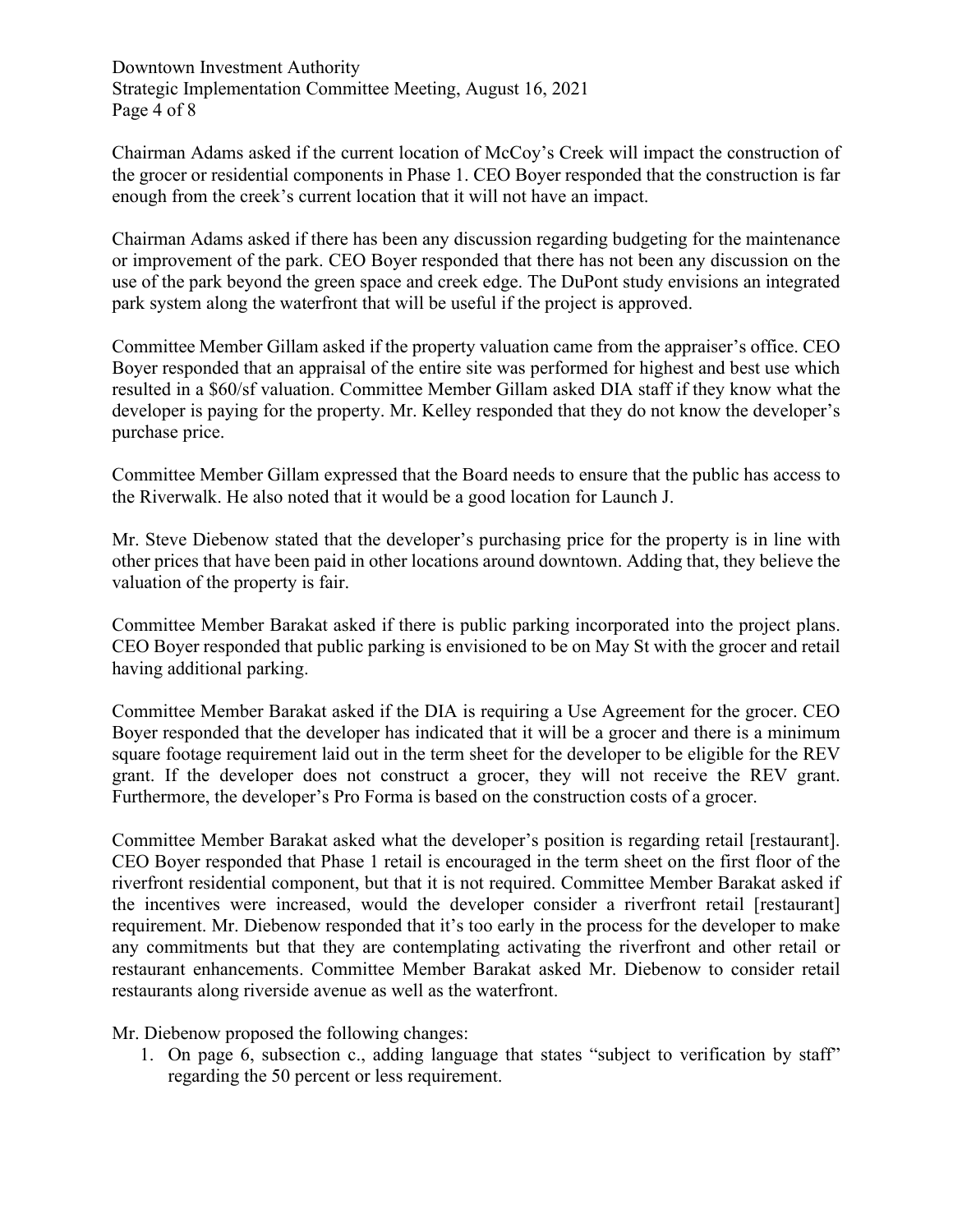Downtown Investment Authority Strategic Implementation Committee Meeting, August 16, 2021 Page 5 of 8

2. On page 8, adding language stating that the "The proposed REV Grant requires adherence to all terms and conditions…" subject to the Term Sheet itself.

Chairman Adams called for a motion on Resolution 2021-08-01 as amended.

Board Member Worsham highlighted the importance of pedestrian access on both sides of Riverside Avenue.

- **Motion**: Committee Member Gillam moved to approve Resolution 2021-08-01 as amended for recommendation to the Board
- **Seconded:** Committee Member Citrano seconded the motion

Chairman Adams called for a vote.

Committee Member Gibbs stated that he would like to see resiliency plans for the project at the next meeting.

Committee Member Gillam stated his concern for the liquidated damages provision.

**Vote: Aye: 5 Nay: 0 Abstain: 0** 

## **THE MOTION PASSED UNANIMOUSLY 5-0-0**

**V. RESOLUTION 2021-08-03: SRX 50 SEATS**

**A RESOLUTION OF THE DOWNTOWN INVESTMENT AUTHORITY URGING THE CITY COUNCIL TO ADOPT A RESOLUTION IN SUPPORT OF A J-BILL TO BE CONSIDERED BY THE DUVAL DELEGATION, WHICH WOULD AMEND CHAPTER 87-471, LAWS OF FLORIDA, AS AMENDED BY CHAPTER 2011-255, 2016-248 AND 2017- 213, LAWS OF FLORIDA, TO ADD SPECIAL ZONES TO JACKSONVILLE, FLORIDA, SO AS TO PROVIDE AN EXCEPTION TO §561.20(1),** *FLORIDA STATUTES***, FOR SPACE AND SEATING REQUIREMENTS FOR LIQUOR LICENSES FOR RESTAURANTS IN THE COMBINED NORTHBANK CRA; PROVIDING AN EFFECTIVE DATE; AUTHORIZING THE DOWNTOWN INVESTMENT AUTHORITY CHIEF EXECUTIVE OFFICER TO EXECUTE ALL DOCUMENTS AND OTHERWISE TAKE ALL ACTION NECESSARY TO EFFECTUATE THE PURPOSES OF THIS RESOLUTION; PROVIDING FOR AN EFFECTIVE DATE.**

Chairman Adams gave the floor to Mr. Allan DeVault to introduce Resolution 2021-08-03.

Mr. DeVault provided an overview of the Resolution, stating that it urges City Council to adopt a resolution in support of a J-Bill to be considered by the Duval delegation to reduce minimum space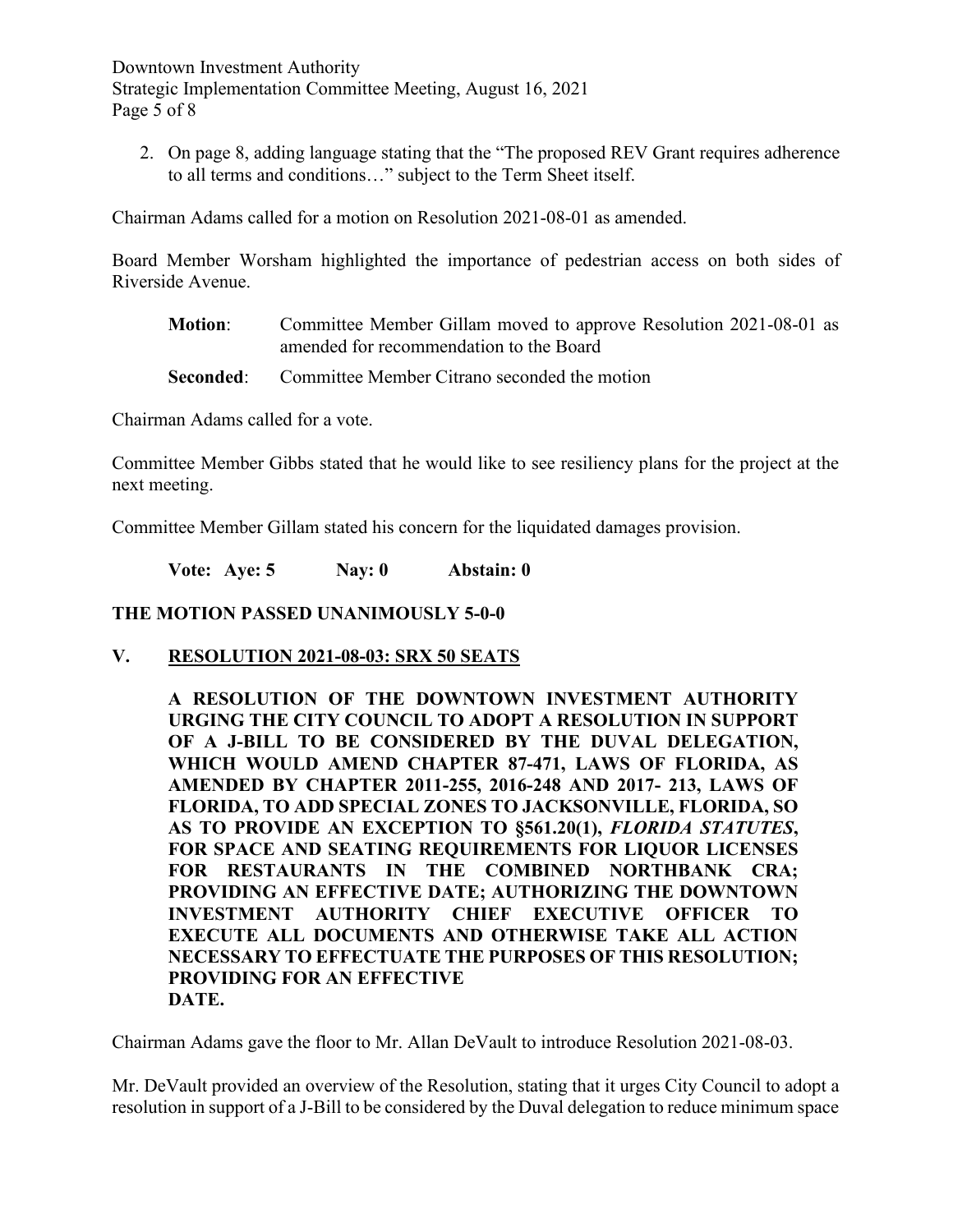Downtown Investment Authority Strategic Implementation Committee Meeting, August 16, 2021 Page 6 of 8

and seating requirements for restaurants in the CRA. The legislation would encourage and support small businesses and their ability to work in the especially constricted confines of historic properties and also help to activate downtown.

Chairman Adams called for discussion from the committee.

Seeing no discussion, Chairman Adams called for a motion.

- **Motion**: Committee Member Citrano moved to approve Resolution 2021-08-03 as presented for recommendation to the Board
- **Seconded:** Committee Member Barakat seconded the motion

Chairman Adams called for a vote.

**Vote: Aye: 5 Nay: 0 Abstain: 0** 

#### **THE MOTION PASSED UNANIMOUSLY 5-0-0**

#### **VI. RESOLUTION 2021-08-12: PORTER HOUSE MANSION**

**A RESOLUTION OF THE DOWNTOWN INVESTMENT AUTHORITY ("DIA") RECOMMENDING THAT CITY COUNCIL APPROVE A DOWNTOWN PRESERVATION AND REVITALIZATION PROGRAM FORGIVABLE LOAN PACKAGE FOR RENOVATIONS TO THE THOMAS V. PORTER HOUSE BUILDING LOCATED AT 510 N JULIA ST (THE "PROPERTY") PURSUANT TO A REDEVELOPMENT AGREEMENT WITH JWB REAL ESTATE CAPITAL ("JWB") OR ASSIGNS ("DEVELOPER"); FINDING THAT THE PLAN OF DEVELOPMENT IS CONSISTENT WITH THE DIA'S BUSINESS INVESTMENT AND DEVELOPMENT PLAN ("BID PLAN") AND THE NORTH BANK DOWNTOWN AND SOUTHSIDE COMMUNITY REDEVELOPMENT AREA PLAN ("CRA PLAN"); AUTHORIZING THE CHIEF EXECUTIVE OFFICER TO EXECUTE THE CONTRACTS AND DOCUMENTS AND OTHERWISE TAKE ALL NECESSARY ACTION IN CONNECTION THEREWITH TO EFFECTUATE THE PURPOSES OF THIS RESOLUTION; PROVIDING AN EFFECTIVE DATE.**

Chairman Adams gave the floor to Mr. Kelley to introduce Resolution 2021-08-12.

Mr. Kelley provide an overview of the Resolution, stating that it is a Downtown Preservation and Revitalization Program Forgivable Loan request from JWB Capital for renovations to the Thomas V. Porter House Building located at 510 N Julia St. Upon completion, the project will feature office space and a basement restaurant among other renovations.

Chairman Adams called for a motion.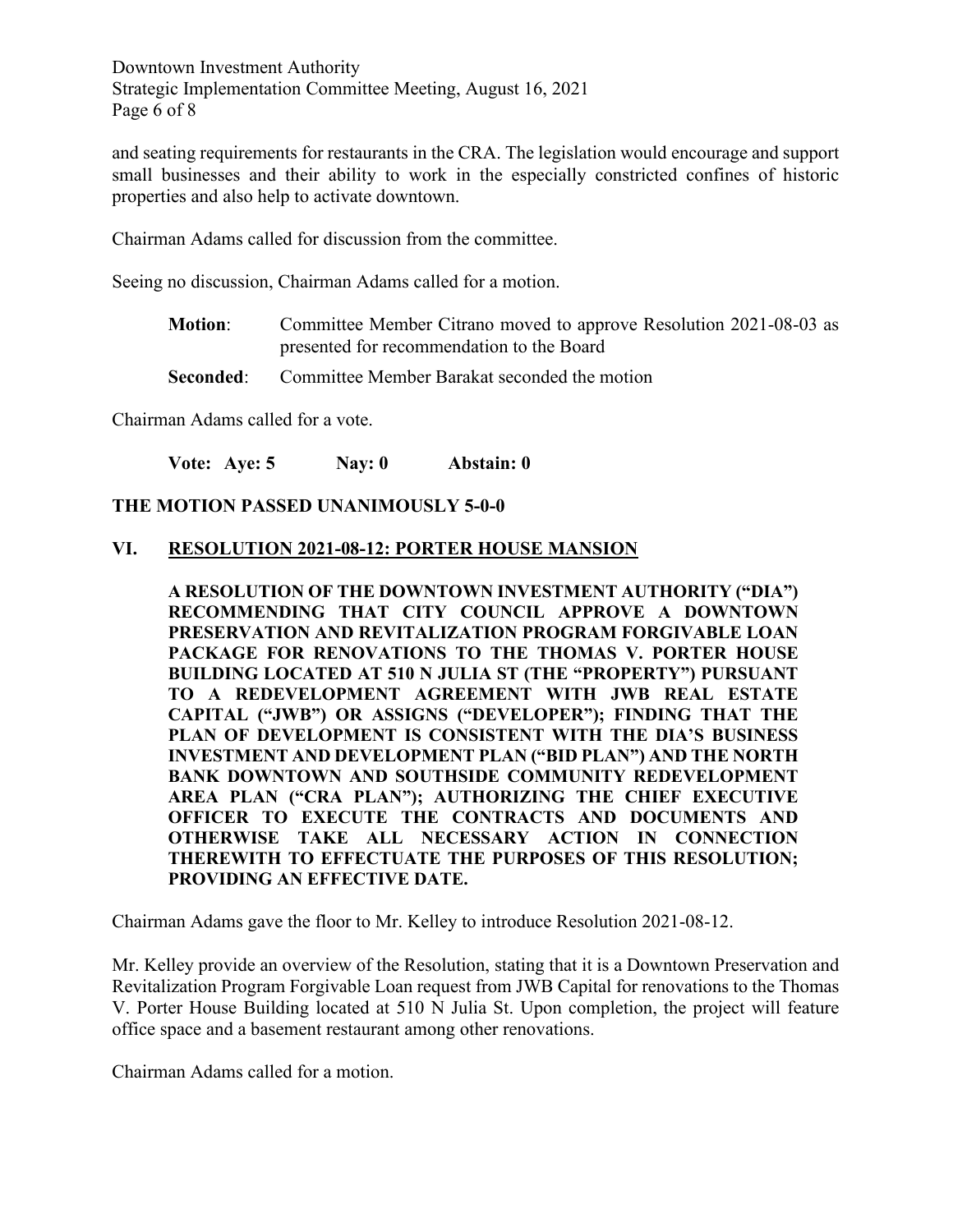Downtown Investment Authority Strategic Implementation Committee Meeting, August 16, 2021 Page 7 of 8

Committee Member Barakat stated for the record that he will need to file a Form 8B.

| <b>Motion:</b> | Committee Member Gibbs moved to approve Resolution 2021-08-12 as<br>presented for recommendation to the Board |
|----------------|---------------------------------------------------------------------------------------------------------------|
|                | <b>Seconded:</b> Committee Member Citrano seconded the motion                                                 |

Chairman Adams called for discussion from the committee.

Committee Member Barakat asked if the total development cost includes the acquisition price. Mr. Kelley confirmed that it does.

Committee Member Gibbs asked what the developer's plans for parking are. Mr. Alex Sifakis responded that there are 100 parking spaces directly to the west of the building and additional parking to the north of the building.

Committee Member Gillam stated that he loves the activation that the project provides to the area. Adding that, he continues to have concerns regarding developers and  $3<sup>rd</sup>$  parties benefitting from City funds.

Mr. Kelley brought to the attention of the committee that the Staff Report is a previous draft and incorrect, in that it does not incorporate the deferred principal loan. Adding that the Term Sheet is correct, and the committee will receive the correct Staff Report immediately following the conclusion of the meeting.

Chairman Adams called for a vote.

**Vote: Aye: 5 Nay: 0 Abstain: 0** 

# **THE MOTION PASSED UNANIMOUSLY 5-0-0**

Committee Member Barakat stated that he shares Committee Member Gillam's concerns of the City incentivizing owners to sit on their properties under the belief that developers will overpay, and the City will subsidize it. Both committee members urged for a clear method of preventing such a scenario.

Committee Member Citrano asked if the DIA requires an appraisal with the program application. Mr. Kelley responded that an appraisal was provided as prepared by JLL. The appraised value was then used to calculate the amount of City funding.

CEO Boyer added that the existence of a REV grant distorts the appraised price of the sale of land, in that, the land value is appraised higher if you assume there is potential for a REV grant. DIA Staff and Committee Members agreed that the distortion needs to be addressed.

# **VII. ADJOURNMENT**